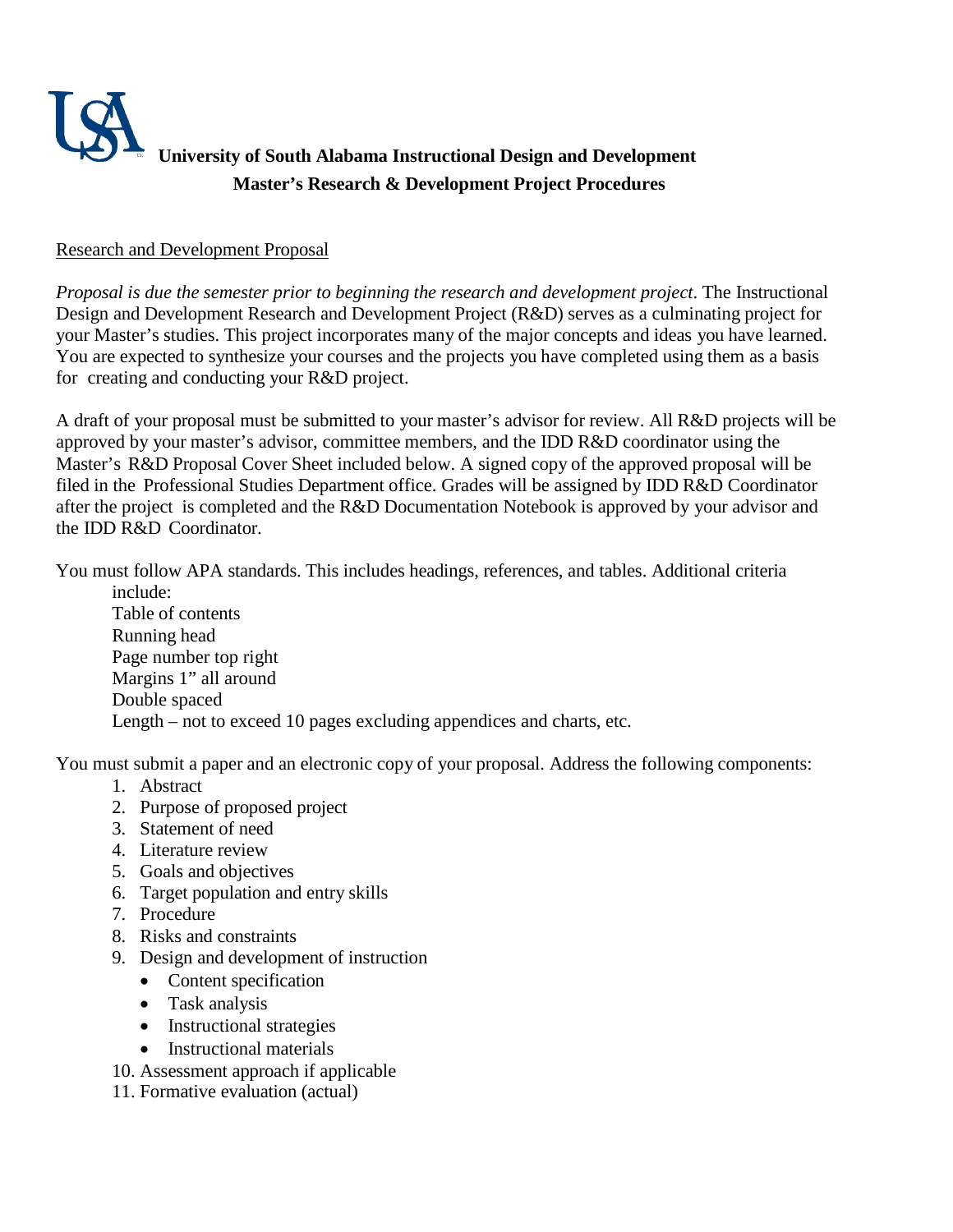- 12. Summative evaluation (proposed)
- 13. Dissemination
- 14. Timeline or Gantt chart
- 15. References
- 16. Appendices if applicable

 Documentation Notebook (May also be submitted to a SAKAI project site, please see Internship/R&D Coordinator for details)

 After the R&D Project is completed you must submit a notebook with documentation of work completed during the project to the IDD R&D Coordinator. Use a standard white 3-ring notebook binder with clear overlays. Do not put the inside pages in plastic sleeves. In the binder include:

- 1. Master's R&D Documentation Cover Sheet signed by your advisor and the IDD internship coordinator.
- 2. Abstract from original proposal
- 3. Narrative summary of activities: For example, but not limited to
	- What went well
	- What unexpected problems occurred
	- What you would do differently next time
	- The major knowledge and skills you gained and how they directly relate to IDD
	- Things you encountered that you were not prepared for by the IDD program (suggestions for
	- areas to include in our curriculum)
- 4. Assessment results if applicable
- 5. Instruction and other materials used during project student and instructor manuals if applicable Work Samples, product, URL, etc.
- 6. Evaluation results
- 7. Conclusion overall success of project, other pertinent information

In addition, after completion of your

R & D project, you should submit the following for publication in the IDD Newsletter, IDD web site, and/or other public dissemination vehicles.

- a 100-150-word description of your internship experience (MS Word format)
- a good quality 120X160 pixel head and shoulders photograph of yourself (jpeg format)

 These two items must be included in your notebook on a CD-R or DVD-R as well as on a printed hard copy.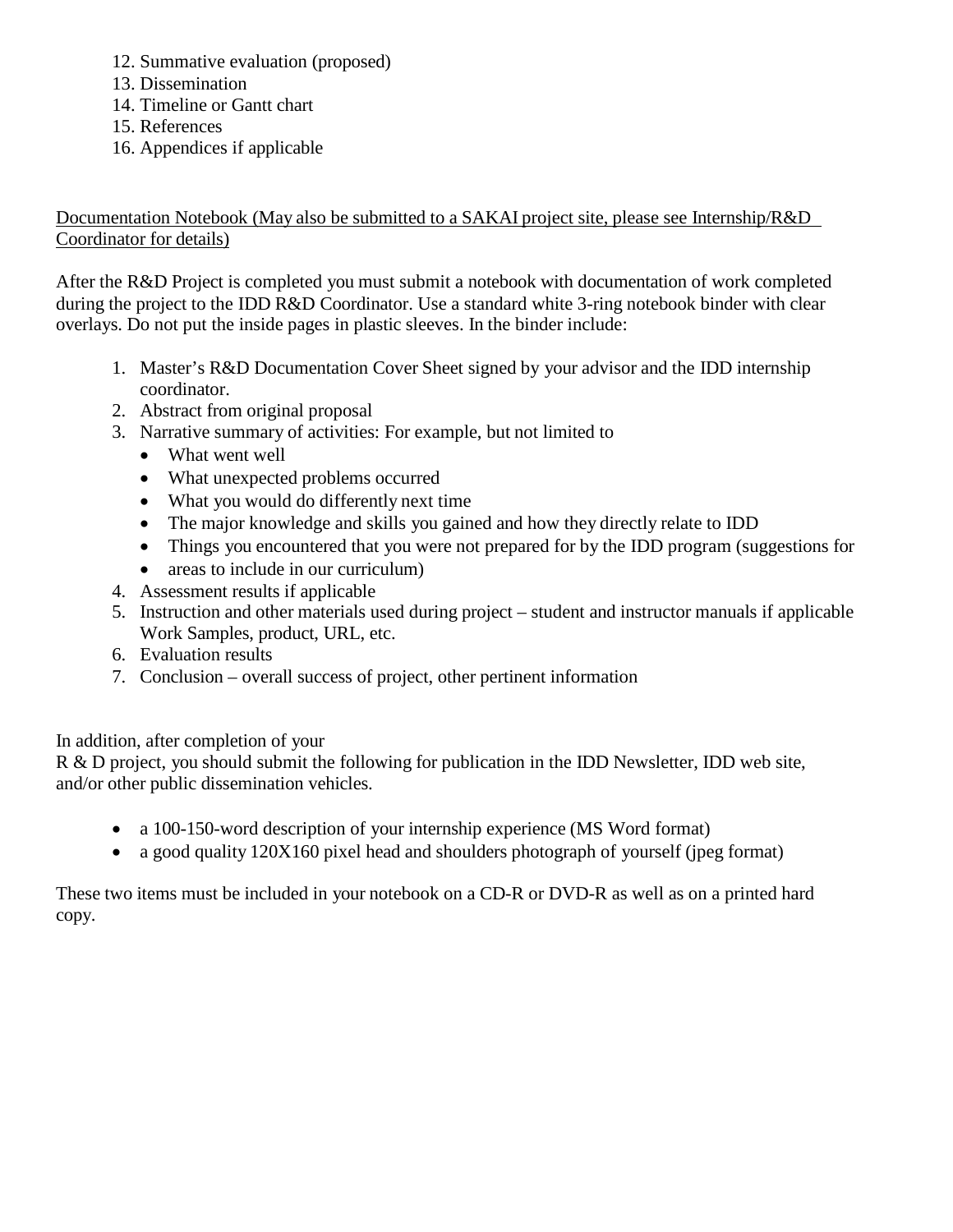## **University of South Alabama Instructional Design and Development Master's Research & Development Project Proposal Cover Sheet**

| Student Name <u>enail</u> Phone email email |       |  |                                                                            |
|---------------------------------------------|-------|--|----------------------------------------------------------------------------|
|                                             |       |  |                                                                            |
|                                             |       |  |                                                                            |
| Project Description (150 words maximum)     |       |  |                                                                            |
|                                             |       |  |                                                                            |
|                                             |       |  |                                                                            |
|                                             |       |  |                                                                            |
|                                             |       |  |                                                                            |
|                                             |       |  |                                                                            |
|                                             |       |  |                                                                            |
|                                             |       |  | Date __________ ___ approved _____ approved with revisions* _____ rejected |
| Master's Advisor                            |       |  |                                                                            |
|                                             |       |  | Date _________ ___ approved _____ approved with revisions* _____ rejected  |
| Committee Member                            |       |  |                                                                            |
|                                             |       |  | Date__________ __approved ____approved with revisions* _____rejected       |
| Committee Member                            |       |  |                                                                            |
|                                             | Date_ |  |                                                                            |
| Committee Member                            |       |  |                                                                            |
|                                             |       |  | Date___________ __approved _____approved with revisions* _____rejected     |
| Committee Member                            |       |  |                                                                            |
|                                             |       |  | Date ________ ___ approved _____ approved with revisions* ______ rejected  |
| <b>IDD R &amp;D Coordinator</b>             |       |  |                                                                            |

\*Revisions